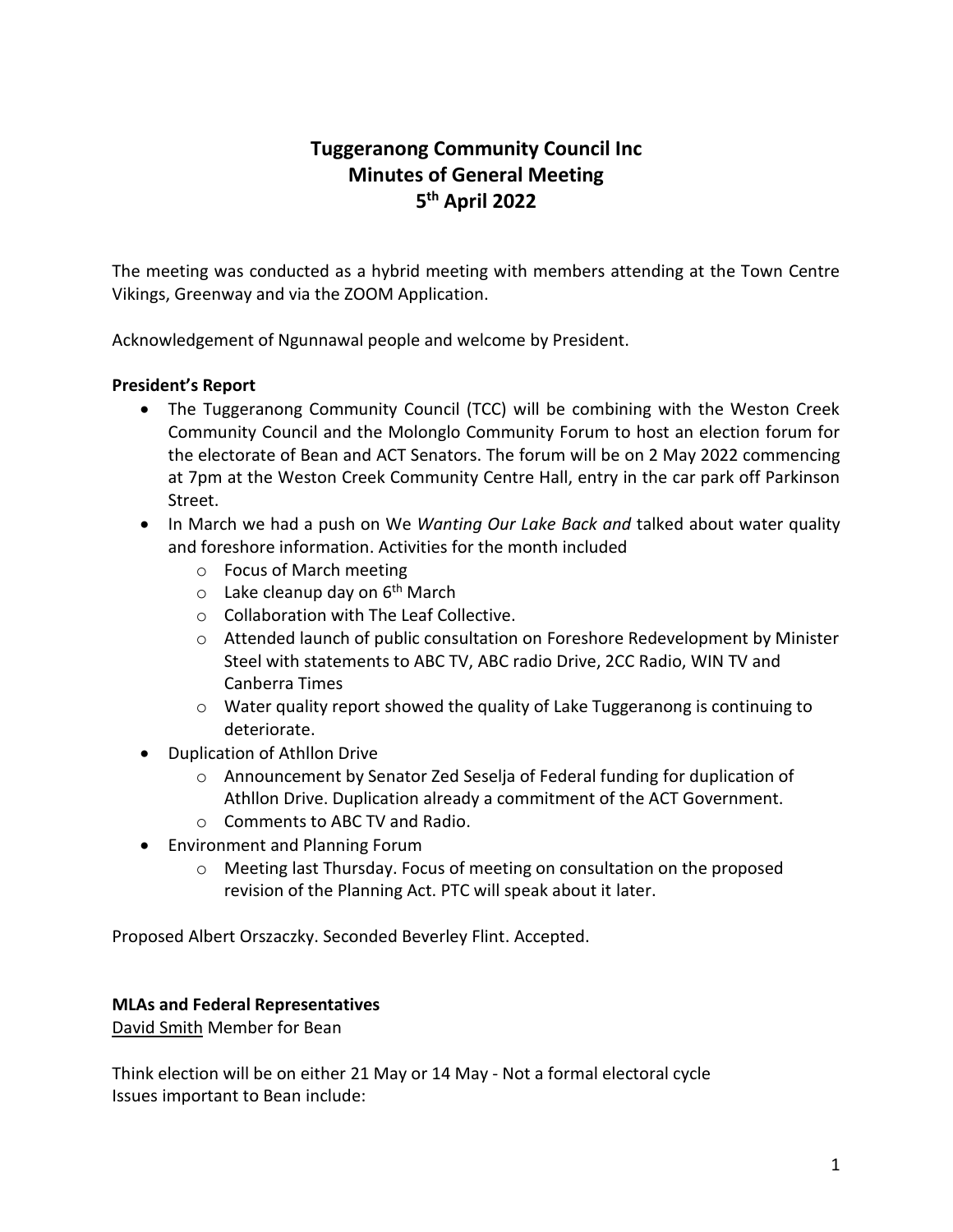- Services Australia expected to lose 2,500 employees in next financial year main office here in Tuggeranong so could have an effect on Tuggeranong employment.
- Challenges of DVA 65,000 backlog of claims for veterans staffing split between contractors and employed staff.
- Issue of age of sporting infrastructure across Bean accessibility for female some date back to 80s and don't suit needs of females.
- Talk of forming Bean sports council.
- Cost of living pressures and changes to petroleum excise will have some impact.
- No national housing strategy big changes on social housing across the country needs more investment.
- People working in aged care and early education are not paid adequately.
- How do we provide support to lower income families?
- Looking at investing money to raise wages.
- Labor proposing to invest money to get better connections.

## **INTERNET AND INTERNET CONNECTIONS**

Internet Connectivity - Steve Ulrich - a member of Glen Eagles NBN committee

- NBN Co will not deal with us, only want to deal with retailers.
- NBN Issues in Tuggeranong.
- People of GlenEagles held a public meeting at the Murrumbidgee Country Club to find high speed internet solution. Now 33% of houses in GlenEagles now have fibre to the house - funded by bulk purchasing 2014-2019 where they paid for fibre to the premises through a group buying power –
	- o NBN no longer offer group based FTTP upgrade.
- Now offering
	- o VDSL version 2 use existing copper to these nodes connected by fibre, similar to old ADSL internet but with more advanced technology, and
	- o Fibre to the curb.
- Non-NBN not available from lake down
- Non-NBN fixed wireless offering.
- Non-NBN Starlink satellite internet small satellites in low earth orbit
- Check NBN for 'What technology do I have?
- Three suburbs flagged for upgrades, Gordon, Conder and Banks.
- Canberra has 2 points of connection Civic and Queanbeyan.
- Retailers have to get connection to each point of interconnect.
- Wi-Fi can be impacted by the placement of the device providing it usually your modem/router from your internet service provider (ISP)
- 5GHz doesn't like walls as much but faster than 2.4 GHz.
- Can have interference from power and lighting, acting like an antenna.
	- o Need to fix up copper in house/ relocate/ wireless access points in middle of the house.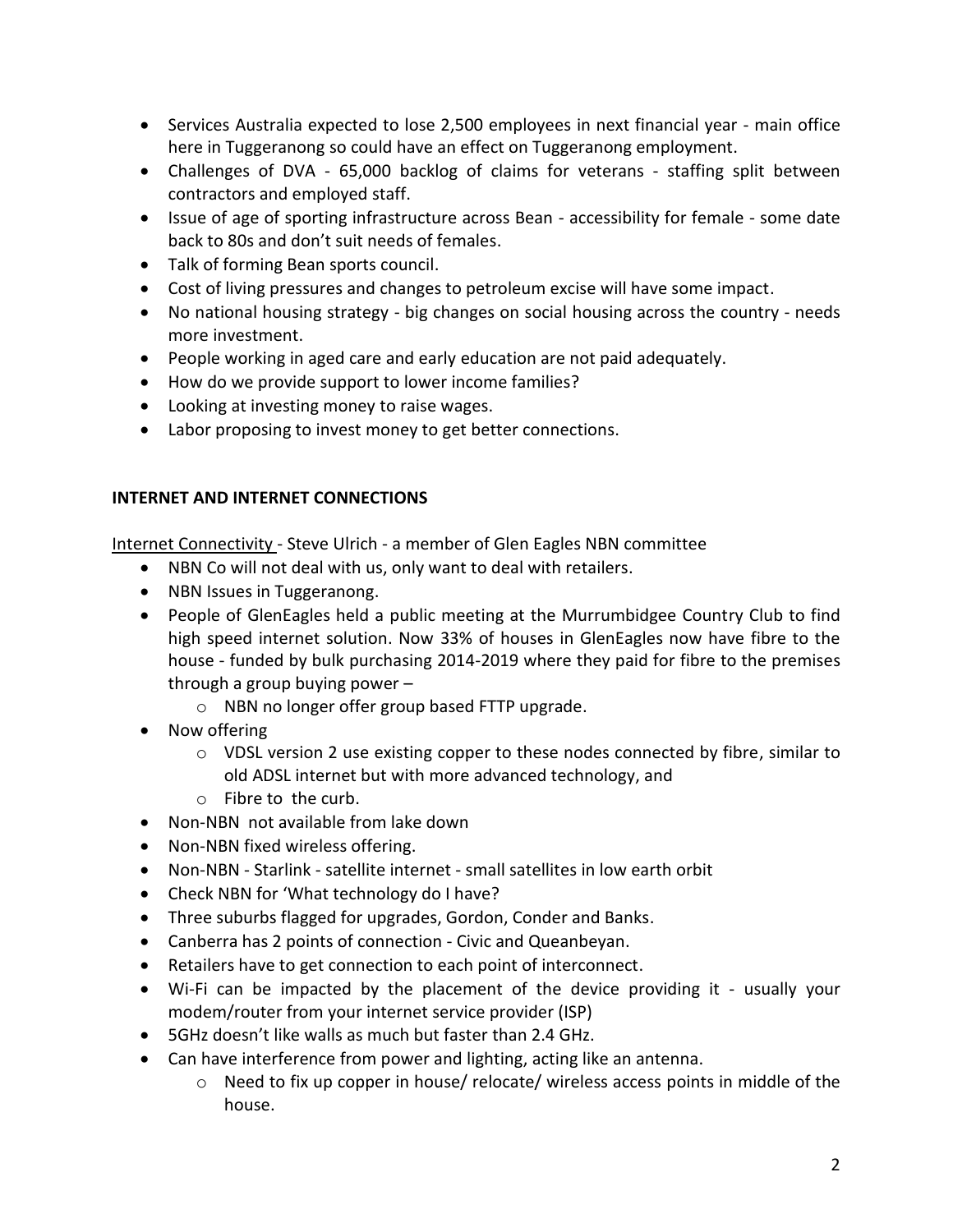• Fibre to the premises is the only technology we should be using - copper not up to the task.

What can the Federal Government do for us– David Smith, Member for Bean

- Original NBN costs blew out to \$58mill and is 2nd rate network with few houses fibre to the home, most fibre to the node and copper to the home.
- Priority for Labor Government.
- Hoping to add 4 more suburbs to Conder, Banks and Gordon
	- o High level demand in south which has driven those 3 suburbs.
- Need to derive demand for higher speeds across more suburbs.
- 1.5 million extra places across the country.
- Will need to use internet for broader range of objectives e.g. Telehealth, work-from-home streaming TV.

What should be a minimum upload and download speed?

- GlenEagles 1000 down and 50 up
- Should get 50 down and 7 up

# General Business

Apologies - Nicole Lawder, Jim Thornton

#### Minutes:

- Recirculated Feb Minutes and financial reports
- Circulated March minutes

Proposed: Beverley Flint; Seconded Robyn Rofe

Correspondence - usual low of business activities

#### **Treasurers Repor**t:

- Quiet month
- Spent \$403
- Upgrade with accounting program Zero improved ease of reporting

Proposed a Beverley Flint; Seconded Albert Orszaczky . Accepted